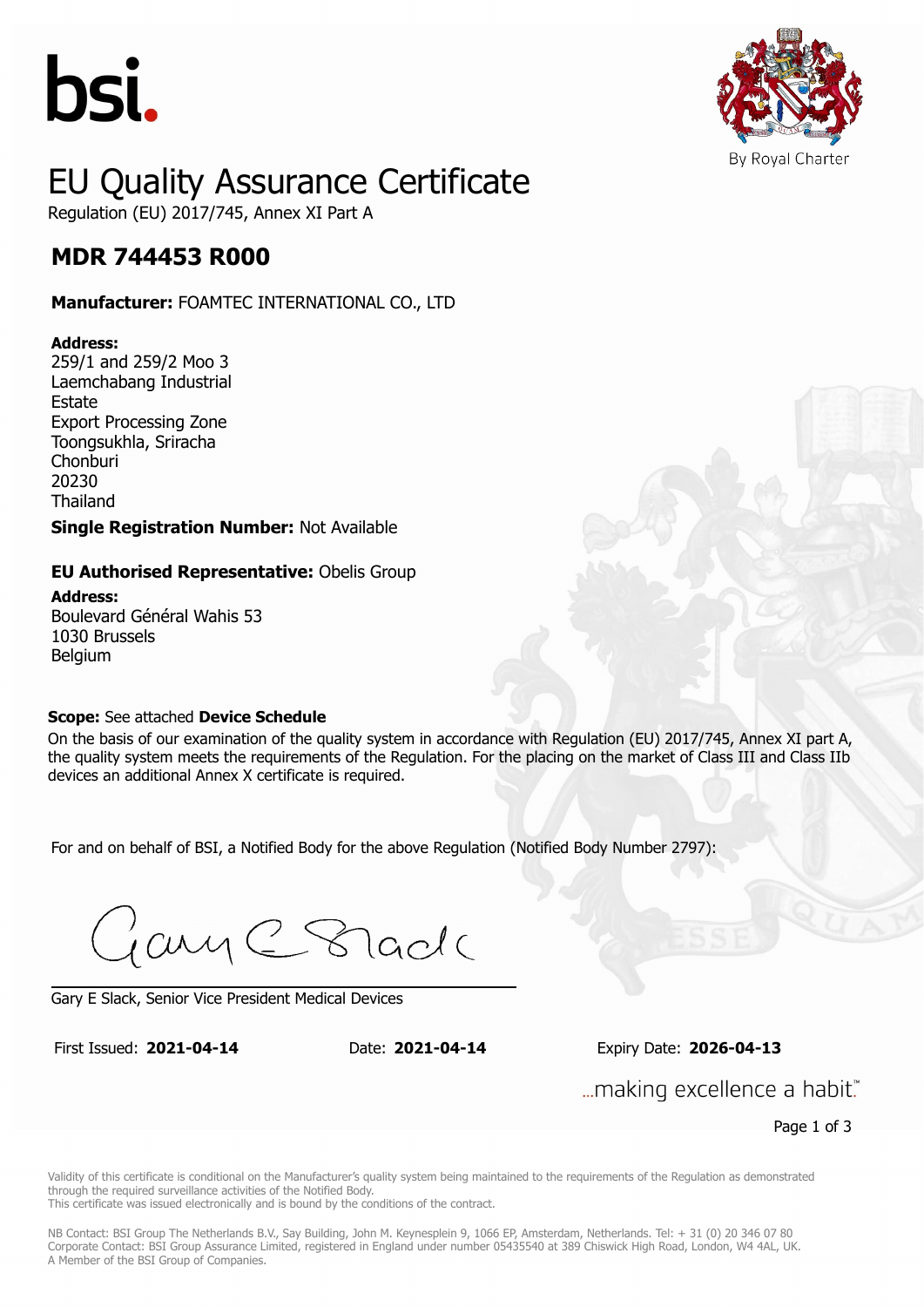



## EU Quality Assurance Certificate Regulation (EU) 2017/745, Annex XI Part A

## **MDR 744453 R000**

#### **Device Schedule: Class IIa, Custom-made and other devices**

| Device(s)                                        | <b>Risk Classification</b> |
|--------------------------------------------------|----------------------------|
| Sterile CleanWIPE® Small Tip Foam Swab           | Class Is                   |
| Sterile CleanWIPE® Medium Tip Foam Swab          | Class Is                   |
| Sterile CleanWIPE® Medium Flexible Tip Foam Swab | Class Is                   |
|                                                  |                            |

For Class Is devices, the Notified Body conformity assessment is limited to the aspects relating to establishing, securing and maintaining sterile conditions.

First Issued: **2021-04-14** Date: **2021-04-14** Expiry Date: **2026-04-13**

... making excellence a habit."

Page 2 of 3

Validity of this certificate is conditional on the Manufacturer's quality system being maintained to the requirements of the Regulation as demonstrated through the required surveillance activities of the Notified Body.

This certificate was issued electronically and is bound by the conditions of the contract.

NB Contact: BSI Group The Netherlands B.V., Say Building, John M. Keynesplein 9, 1066 EP, Amsterdam, Netherlands. Tel: + 31 (0) 20 346 07 80 Corporate Contact: BSI Group Assurance Limited, registered in England under number 05435540 at 389 Chiswick High Road, London, W4 4AL, UK. A Member of the BSI Group of Companies.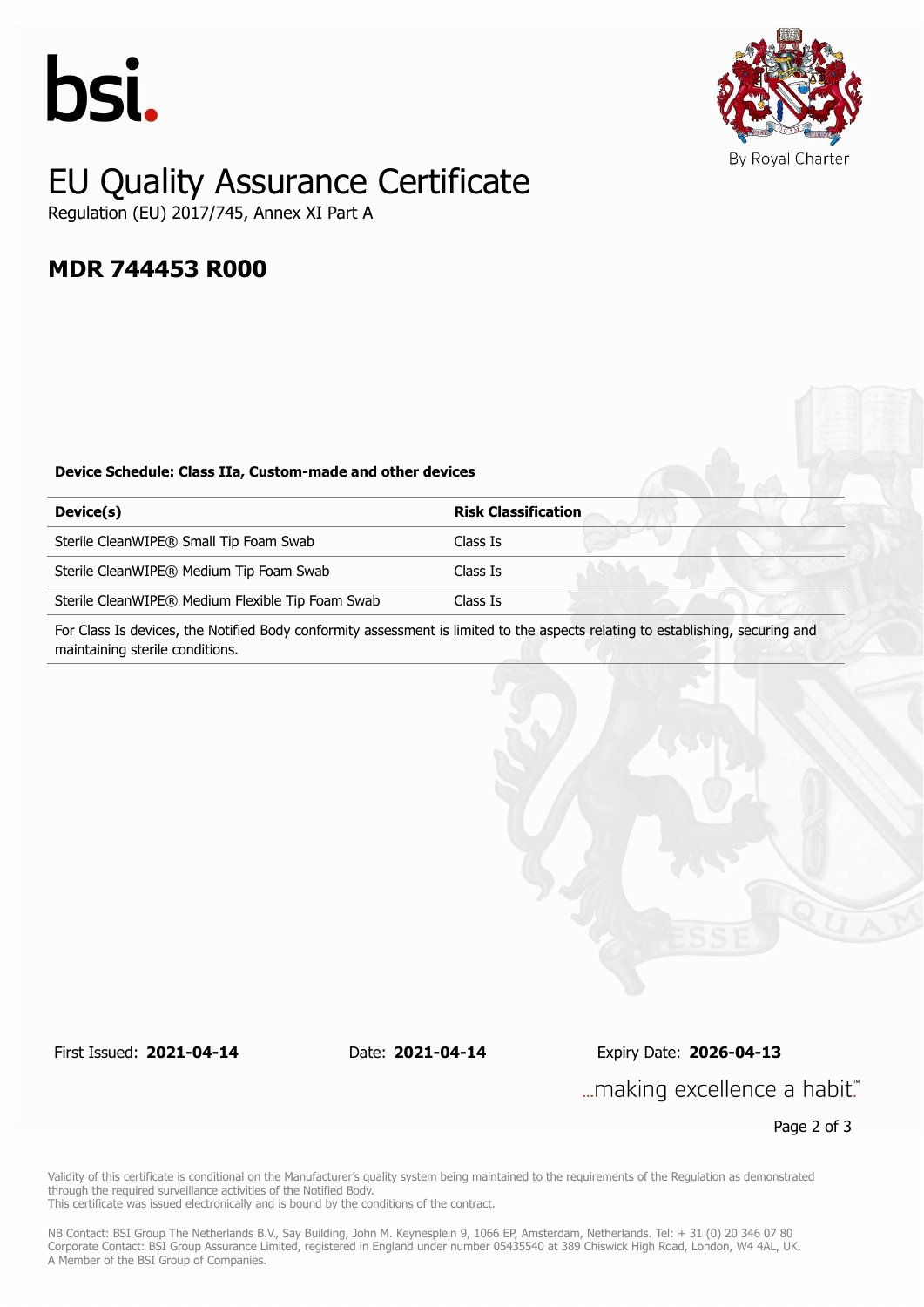



# EU Quality Assurance Certificate

Regulation (EU) 2017/745, Annex XI Part A

# **MDR 744453 R000**

### **Certificate History**

*(References to applicable Common Specifications, Harmonized Standards complied with, and the relevant test and audit reports that support any of the below certificate changes may be requested from Certificate.Verification@bsigroup.com)*

| <b>Date</b> | Reference number | <b>Action</b> |
|-------------|------------------|---------------|
| Current     | 3388414          | Issued        |
|             |                  |               |
|             |                  |               |
|             |                  |               |
|             |                  |               |
|             |                  |               |
|             |                  |               |
|             |                  |               |
|             |                  |               |
|             |                  |               |
|             |                  |               |
|             |                  |               |
|             |                  |               |
|             |                  |               |
|             |                  |               |
|             |                  |               |
|             |                  |               |
|             |                  |               |
|             |                  |               |
|             |                  |               |
|             |                  |               |
|             |                  |               |
|             |                  | E             |

First Issued: **2021-04-14** Date: **2021-04-14** Expiry Date: **2026-04-13** ... making excellence a habit."

Page 3 of 3

Validity of this certificate is conditional on the Manufacturer's quality system being maintained to the requirements of the Regulation as demonstrated through the required surveillance activities of the Notified Body. This certificate was issued electronically and is bound by the conditions of the contract.

NB Contact: BSI Group The Netherlands B.V., Say Building, John M. Keynesplein 9, 1066 EP, Amsterdam, Netherlands. Tel: + 31 (0) 20 346 07 80 Corporate Contact: BSI Group Assurance Limited, registered in England under number 05435540 at 389 Chiswick High Road, London, W4 4AL, UK. A Member of the BSI Group of Companies.